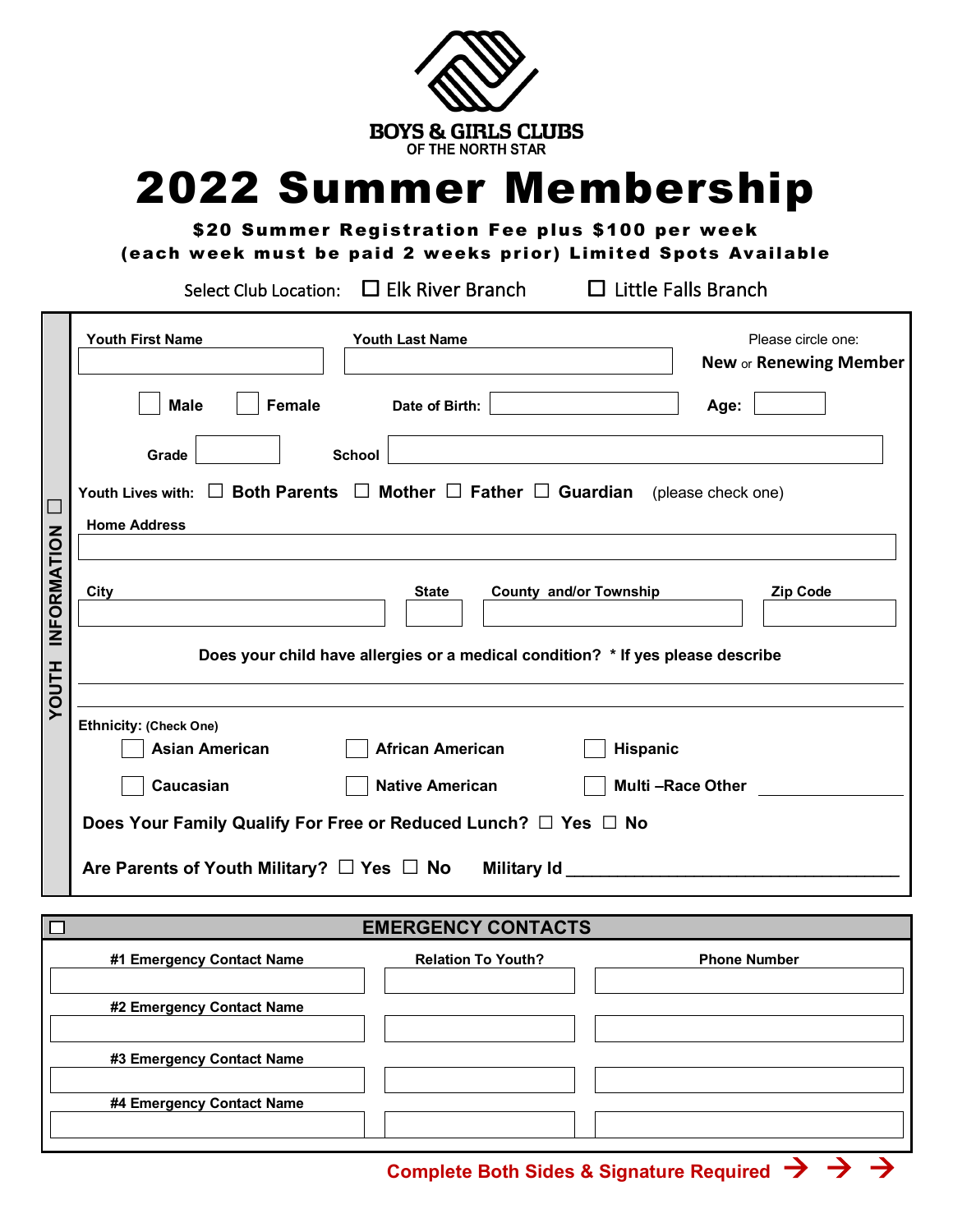| $\Box$                                                                                                                                                                                                                                                                                                                                                                                                                                                                                                                                                                                                                                                                                                                                                                                                                                                                                                                                                                                                                                           | <b>Parent/Guardian Name</b>                                                                                                                                                                                                                                                                                                        | <b>Cell Phone</b>                            |  |  |  |  |  |
|--------------------------------------------------------------------------------------------------------------------------------------------------------------------------------------------------------------------------------------------------------------------------------------------------------------------------------------------------------------------------------------------------------------------------------------------------------------------------------------------------------------------------------------------------------------------------------------------------------------------------------------------------------------------------------------------------------------------------------------------------------------------------------------------------------------------------------------------------------------------------------------------------------------------------------------------------------------------------------------------------------------------------------------------------|------------------------------------------------------------------------------------------------------------------------------------------------------------------------------------------------------------------------------------------------------------------------------------------------------------------------------------|----------------------------------------------|--|--|--|--|--|
|                                                                                                                                                                                                                                                                                                                                                                                                                                                                                                                                                                                                                                                                                                                                                                                                                                                                                                                                                                                                                                                  | Work Phone <u>_________________________________</u>                                                                                                                                                                                                                                                                                | <b>Other Emergency Phone</b>                 |  |  |  |  |  |
| INFORMATION                                                                                                                                                                                                                                                                                                                                                                                                                                                                                                                                                                                                                                                                                                                                                                                                                                                                                                                                                                                                                                      | <b>Parent e-mail <math>-</math></b> please print clear, this is how we send club info.                                                                                                                                                                                                                                             | Please circle one:<br>New or Renewing Member |  |  |  |  |  |
|                                                                                                                                                                                                                                                                                                                                                                                                                                                                                                                                                                                                                                                                                                                                                                                                                                                                                                                                                                                                                                                  | Alt. Parent/Guardian Name                                                                                                                                                                                                                                                                                                          | <b>Cell Phone</b>                            |  |  |  |  |  |
|                                                                                                                                                                                                                                                                                                                                                                                                                                                                                                                                                                                                                                                                                                                                                                                                                                                                                                                                                                                                                                                  | <b>Work Phone</b>                                                                                                                                                                                                                                                                                                                  | <b>Other Emergency Phone</b>                 |  |  |  |  |  |
| <b>PARENT/GUARDIAN</b>                                                                                                                                                                                                                                                                                                                                                                                                                                                                                                                                                                                                                                                                                                                                                                                                                                                                                                                                                                                                                           | <b>Parent e-mail <math>-</math></b> please print clear, this is how we send club info.                                                                                                                                                                                                                                             |                                              |  |  |  |  |  |
|                                                                                                                                                                                                                                                                                                                                                                                                                                                                                                                                                                                                                                                                                                                                                                                                                                                                                                                                                                                                                                                  |                                                                                                                                                                                                                                                                                                                                    |                                              |  |  |  |  |  |
|                                                                                                                                                                                                                                                                                                                                                                                                                                                                                                                                                                                                                                                                                                                                                                                                                                                                                                                                                                                                                                                  | $\Box$<br>\$20 Registration Fee, Parent/Guardian Signature on Membership Form & Parent/Guardian<br>Signature on Acknowledgement Form & weekly \$100 fee BEFORE Youth Can Attend Club.<br><b>There Are No Refunds.</b><br>Must Pay 2 weeks prior to maintain your spot or it will be opened to the next person on the wait list. ** |                                              |  |  |  |  |  |
|                                                                                                                                                                                                                                                                                                                                                                                                                                                                                                                                                                                                                                                                                                                                                                                                                                                                                                                                                                                                                                                  | I wish to become a member of the Boys & Girls Club. I agree to abide by the Club's guidelines and discipline policies. I<br>promise to respect the Club, my fellow members, the staff and myself.                                                                                                                                  |                                              |  |  |  |  |  |
|                                                                                                                                                                                                                                                                                                                                                                                                                                                                                                                                                                                                                                                                                                                                                                                                                                                                                                                                                                                                                                                  |                                                                                                                                                                                                                                                                                                                                    |                                              |  |  |  |  |  |
| My child is joining the Club with my consent. I understand that the utmost precautions will be taken as to the safety of<br>my child at the Club and on field trips. I understand that there is an open door policy and I cannot hold the Club<br>responsible for the time nor the manner in which my child may arrive at or leave the Club, not for injuries sustained or<br>property misplaced or stolen during Club activities. I further understand that the Club cannot be held responsible for any<br>medical expenses my child may incur. I give consent for any photographs in which my child may appear in, to be used in<br>good taste for positive Club promotion. I understand that membership will be terminated without a refund if member<br>does not follow the discipline guidelines from the staff. If your child needs picked up for illness or discipline reasons and<br>you do not come get them within 1 hour you may also lose your membership with no refund. Leave an emergency<br>number that will answer when needed. |                                                                                                                                                                                                                                                                                                                                    |                                              |  |  |  |  |  |
|                                                                                                                                                                                                                                                                                                                                                                                                                                                                                                                                                                                                                                                                                                                                                                                                                                                                                                                                                                                                                                                  |                                                                                                                                                                                                                                                                                                                                    | Date $\qquad \qquad$                         |  |  |  |  |  |
|                                                                                                                                                                                                                                                                                                                                                                                                                                                                                                                                                                                                                                                                                                                                                                                                                                                                                                                                                                                                                                                  | --- OFFICE USE ONLY---                                                                                                                                                                                                                                                                                                             |                                              |  |  |  |  |  |
|                                                                                                                                                                                                                                                                                                                                                                                                                                                                                                                                                                                                                                                                                                                                                                                                                                                                                                                                                                                                                                                  | Membership Fee Paid \$<br>Date: The Company of the Company of the Company of the Company of the Company of the Company of the Company of                                                                                                                                                                                           | Cash or Check #                              |  |  |  |  |  |
|                                                                                                                                                                                                                                                                                                                                                                                                                                                                                                                                                                                                                                                                                                                                                                                                                                                                                                                                                                                                                                                  |                                                                                                                                                                                                                                                                                                                                    |                                              |  |  |  |  |  |

| $\square$ New or $\square$ Renew<br>Entered in Vision System $\square$ | Entered By |
|------------------------------------------------------------------------|------------|
|------------------------------------------------------------------------|------------|

□ **PARENT/GUARDIAN ACKNOWLEDGMENT FORM RECEIVED CLUB CARD BAR CODE AND/OR NUMBER:**